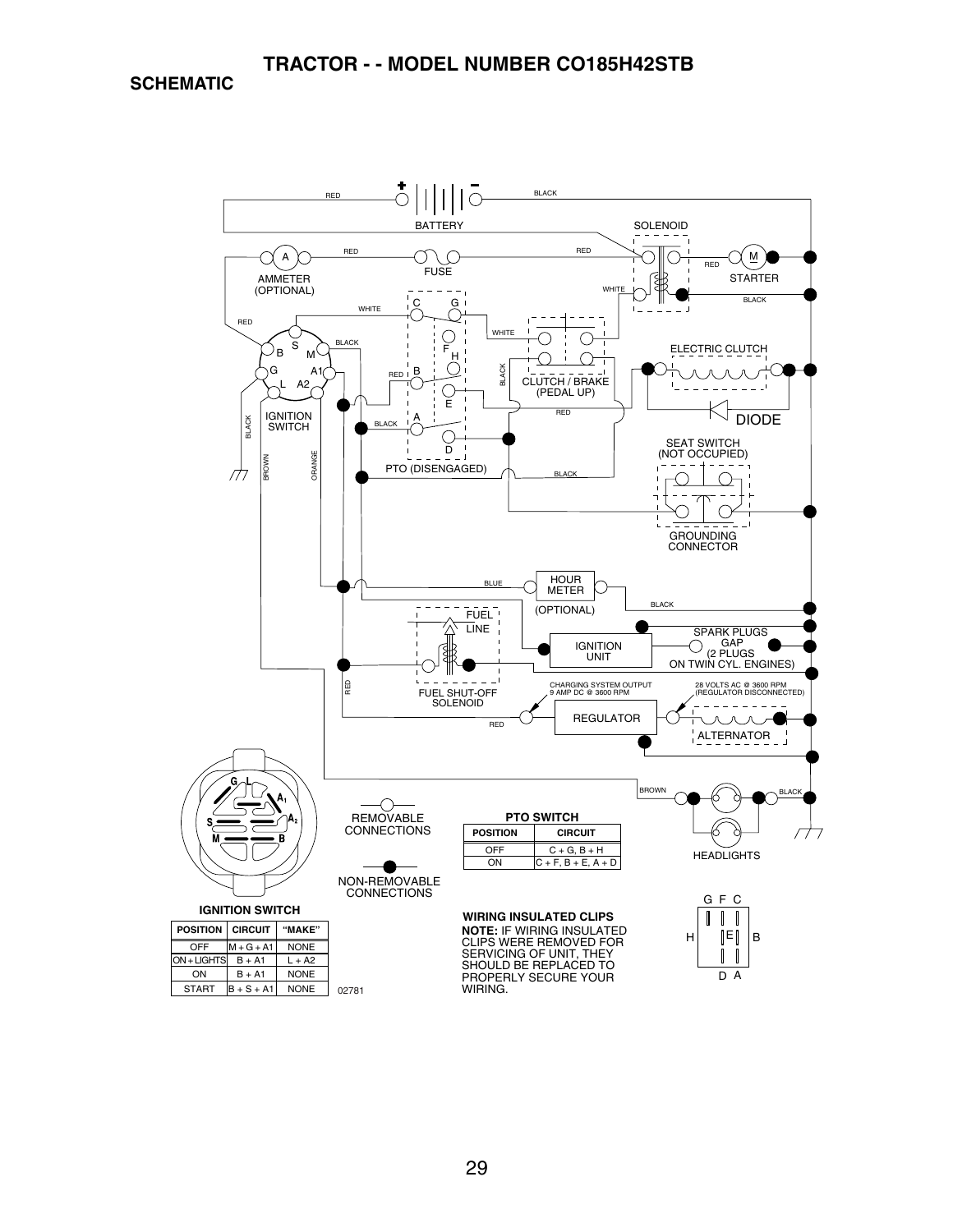**TRACTOR - - MODEL NUMBER CO185H42STB**

**ELECTRICAL**

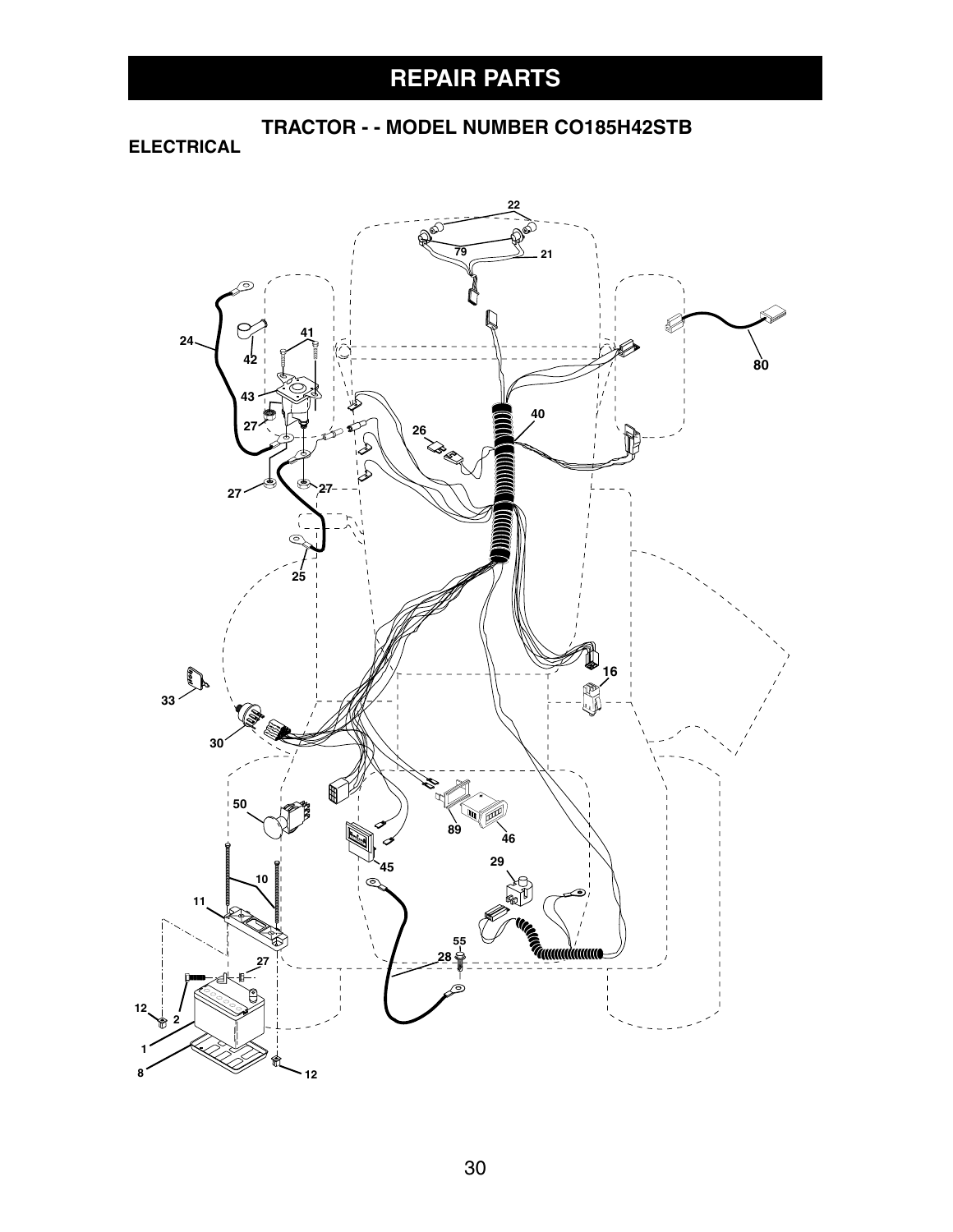**ELECTRICAL**

| NO.                                                                                                                                                         | <b>KEY PART</b><br>NO.                                                                                                                                                                                                                                                            | <b>DESCRIPTION</b>                                                                                                                                                                                                                                                                                                                                                                                                                                                                                                                                                        |
|-------------------------------------------------------------------------------------------------------------------------------------------------------------|-----------------------------------------------------------------------------------------------------------------------------------------------------------------------------------------------------------------------------------------------------------------------------------|---------------------------------------------------------------------------------------------------------------------------------------------------------------------------------------------------------------------------------------------------------------------------------------------------------------------------------------------------------------------------------------------------------------------------------------------------------------------------------------------------------------------------------------------------------------------------|
| 1<br>2<br>8<br>10<br>11<br>12<br>16<br>21<br>22<br>24<br>25<br>26<br>27<br>28<br>29<br>30<br>33<br>40<br>41<br>42<br>43<br>45<br>46<br>50<br>55<br>79<br>80 | 163465<br>74760412<br>7603J<br>145211<br>150109<br>145769<br>176138<br>175688<br>4152J<br>8860R<br>146148<br>175158<br>73510400<br>145491<br>121305X<br>175566<br>140401<br>188031<br>17720408<br>131563<br>178861<br>122822X<br>169635<br>174653<br>17490508<br>175242<br>146685 | Battery<br>Bolt, Hex 1/4-20 x 3/4<br>Tray, Battery<br>Bolt, Btr Front 1/4-20 x 7-1/2<br><b>Holddown Battery Front Mount</b><br>Nut, Push Nylon Battery Front 1/4<br>Switch Interlock<br>Harness, Light<br>Light Bulb<br>Cable, Starter<br>Cable, Battery<br>Fuse<br>Nut Keps Hex 1/4-20 Unc<br>Cable, Ground<br>Switch, Seat<br>Switch, Ignition<br>Key, Molded<br>Harness, Ignition<br>Screw Thd Cut 1/4-20 x 1/2<br>Cover, Terminal<br>Solenoid<br>Ammeter<br>Hourmeter<br>Switch, PTO<br>Screw Thdrol 5/16-18 x 1/2<br>Socket Asm bulb Twistlock<br>Harness Clutch EVX |
| 89                                                                                                                                                          | 169639                                                                                                                                                                                                                                                                            | Bracket Snap-In                                                                                                                                                                                                                                                                                                                                                                                                                                                                                                                                                           |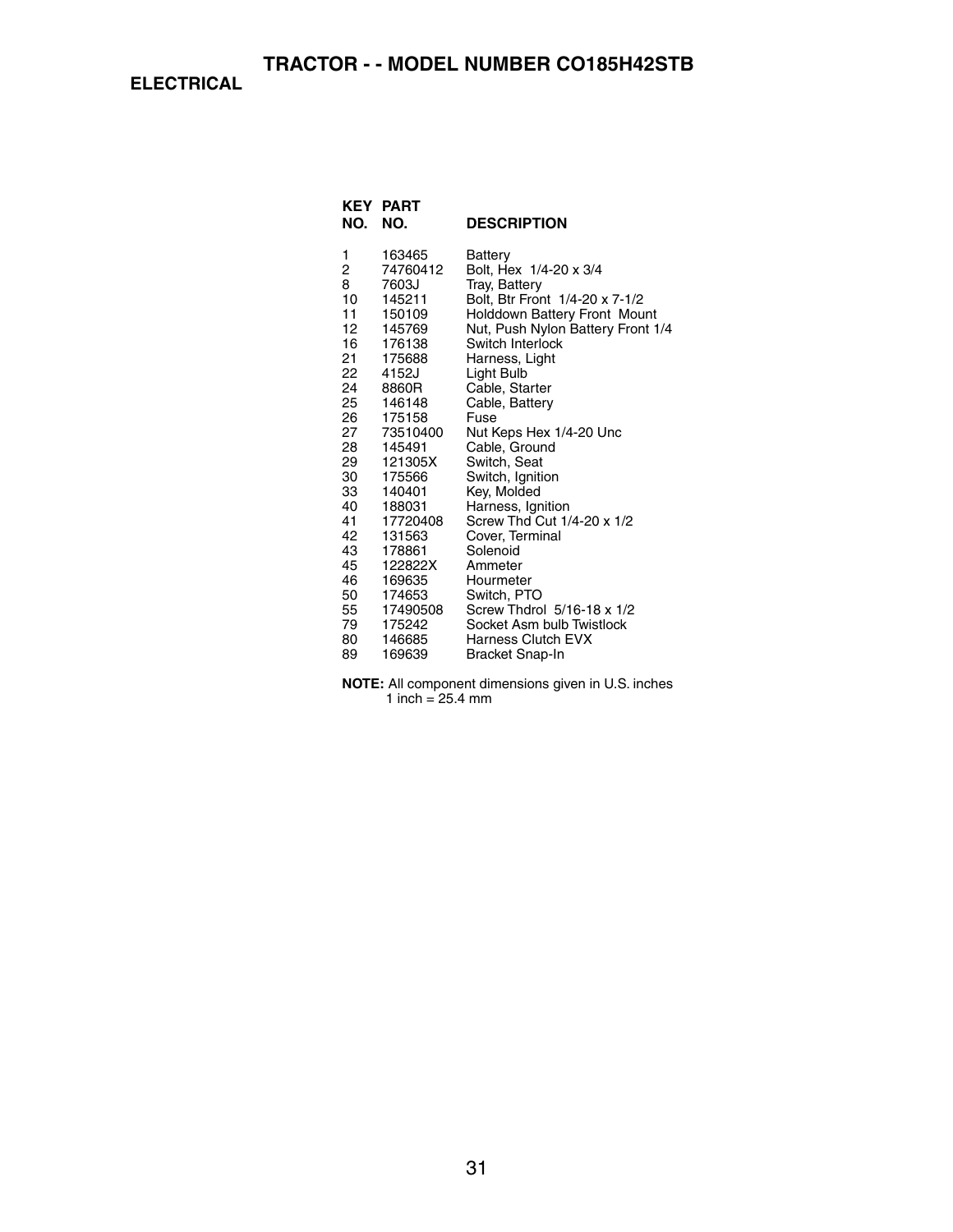#### **TRACTOR - - MODEL NUMBER CO185H42STB CHASSIS AND ENCLOSURES**

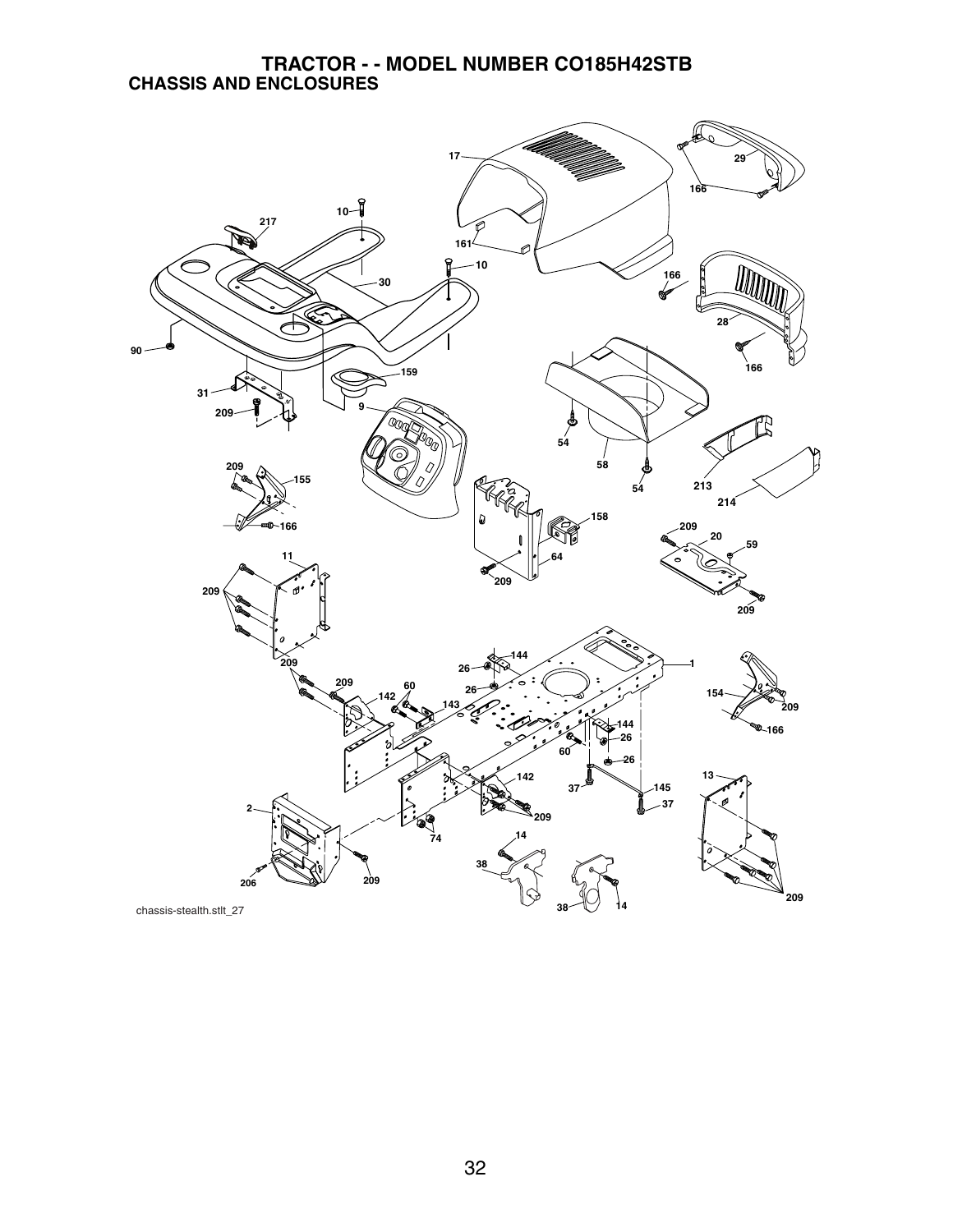#### **TRACTOR - - MODEL NUMBER CO185H42STB CHASSIS AND ENCLOSURES**

|     | <b>KEY PART</b>      |                                      |
|-----|----------------------|--------------------------------------|
| NO. | NO.                  | <b>DESCRIPTION</b>                   |
| 1   | 174619               | Chassis                              |
| 2   | 176554               | Drawbar                              |
| 9   | 161566X428 Dash      |                                      |
| 10  | 72140608             | Bolt RDHD SQNK 3/8-16 x 1            |
| 11  | 167203               | Panel, Dash, LH                      |
| 13  |                      | 188702X010 Panel, Dash, RH           |
| 14  | 17490608             | Screw Thdrol 3/8-16 x 1/2            |
| 17  |                      | 175260X428 Hood Assembly             |
| 20  | 162026               | <b>Plate Battery</b>                 |
| 26  | 73800600             | Locknut, Hex, with Insert 3/8-16 unc |
| 28  | 175289X428 Grille    |                                      |
| 29  | 161840               | Lens, Bar                            |
| 30  |                      | 188572X428 Fender/Footrest           |
| 31  | 139976               | Bracket, Fender/Support              |
| 37  | 17490508             | Screw, Thdrol. 5/16-18 x 1/2 TYT     |
| 38  | 175710               | <b>Bracket Asm Pivot Mower Rear</b>  |
| 54  | 161464               | Screw Hex Wshd 8-18 x 7/8            |
| 58  | 175351               | Duct Hood                            |
| 59  | 187495               | Bushing 1.375 OD                     |
| 60  | 72140606             | Bolt Rdhd Sqnk 3/8-16 unc x 3/4      |
| 64  | 174997               | Dash Lower                           |
| 74  | 73680600             | Nut Crownlock 3/8-16 unc             |
| 90  | 124346X              | Nut Self Thrd Wshd 1/4 Zinc          |
| 142 | 175702               | <b>Plate Reinforcement</b>           |
| 143 | 186689               | <b>Bracket Swaybar Chassis</b>       |
| 144 | 175582               | <b>Bracket Footrest</b>              |
| 145 | 156524               | Rod Pivot Chassis/Hood               |
| 154 | 161897               | <b>Bracket Dash Rh</b>               |
| 155 | 161900               | <b>Bracket Dash Lh</b>               |
| 158 | 162037               | Parking Brake Bkrt                   |
| 159 | 179950X428 Cupholder |                                      |
| 161 | 164655               | Bumper Extrusion .600 x 3.50         |
| 166 | 191611               | Screw 10 x 3/4 Single Lead-Hex       |
| 206 | 170165               | Bolt Shoulder 5/16-18                |
| 209 | 17000612             | Screw Hexwsh Thdr 3/8-16 x 3/4       |
| 213 |                      | 169848X428 Skirt Grille LH           |
| 214 |                      | 169847X428 Skirt Grille RH           |
| 217 |                      | 179132X428 Console Fuel Window       |
|     |                      |                                      |

**NOTE:** All component dimensions given in U.S. inches 1 inch = 25.4 mm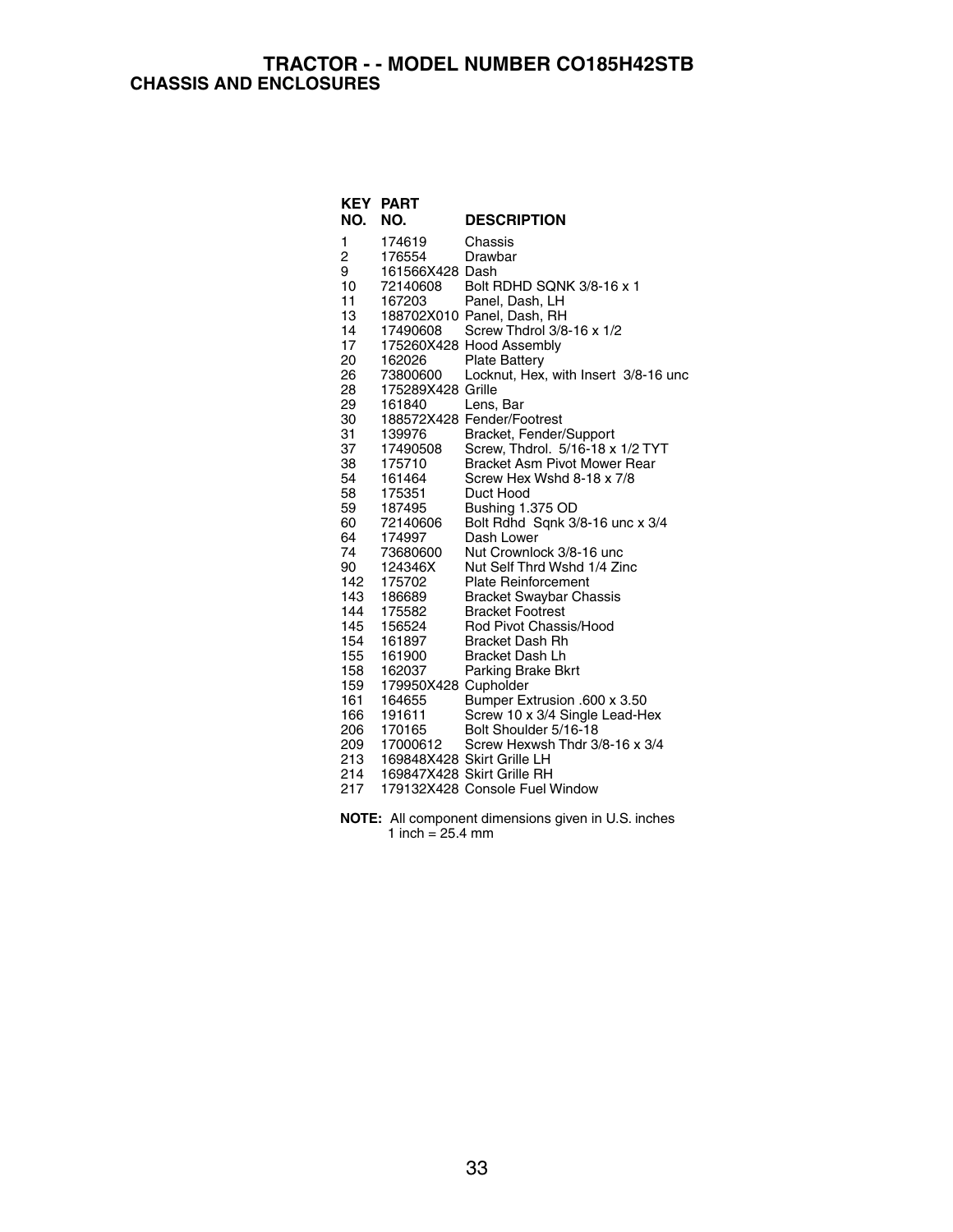**TRACTOR - - MODEL NUMBER CO185H42STB GROUND DRIVE**

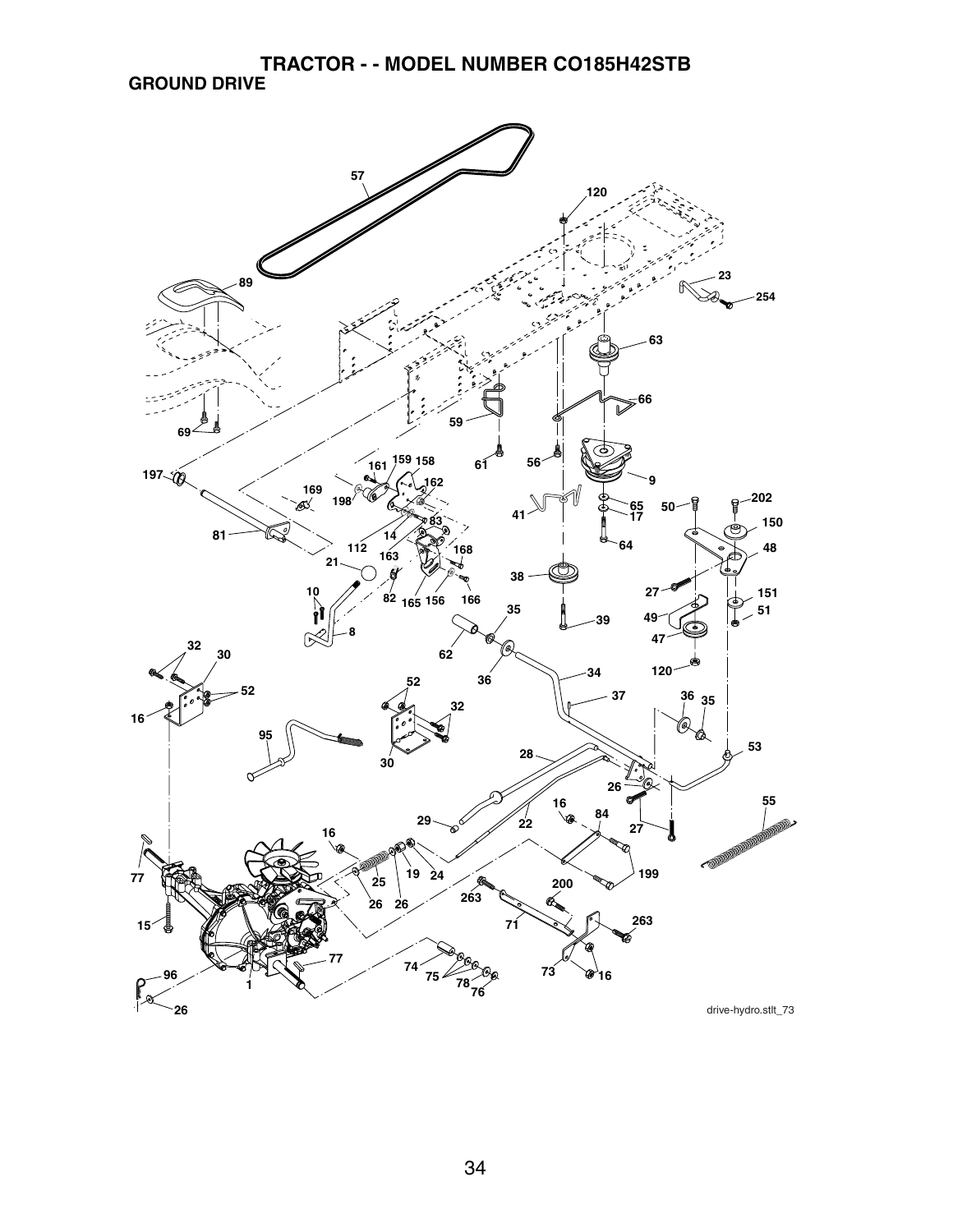#### **GROUND DRIVE**

| NO.      | <b>KEY PART</b><br>NO. | <b>DESCRIPTION</b>                                          | NO.        | <b>KEY PART</b><br>NO.     | <b>DESCRIPTION</b>                                            |
|----------|------------------------|-------------------------------------------------------------|------------|----------------------------|---------------------------------------------------------------|
| 1        | - - -                  | Transaxle, HydroGear, Model<br>Number 314-0510 (Order parts | 64<br>65   | 173937<br>10040700         | Bolt, Hex 7/16-20 x 4 Gr. 5-1.5 Thr<br>Washer                 |
|          |                        | from transaxle manufacturer)                                | 66         | 154778                     | Keeper Belt Engine                                            |
| 8        | 165866                 | Rod Shift Fend.                                             | 69         | 142432                     | Screw Hex Wsh H-Lo 1/4-1/2 unc                                |
| 9        | 180505                 | <b>Clutch Electric</b>                                      | 71         | 169183                     | Strap Torque LH                                               |
| 10       | 76020416               | Pin Cotter 1/8 x 1                                          | 73         | 169182                     | Strap Torque RH                                               |
| 14       | 10040400               | Washer Lock Hvy 1/4                                         | 74         | 137057                     | Spacer, Axle                                                  |
| 15       | 74490544               | Bolt Hex Fighd 5/16-18 Gr. 5                                | 75         | 121749X                    | Washer 25/32 x 1-1/4 x 16 Ga.                                 |
| 16       | 73800500               | Nut Lock Hex W/Ins. 5/16-18 unc                             | 76         | 12000001                   | E-Ring                                                        |
| 17       | 126197X                | Washer 1-1/2 x 15/32 x .250                                 | 77         | 123583X                    | Key, Square                                                   |
| 19       | 73800600               | Nut Lock Hex W/Wsh 3/8-16 unc                               | 78         | 121748X                    | Washer 25/32 x 1-5/8 x 16 Ga.                                 |
| 21       | 106933X                | Knob                                                        | 81         | 165596                     | Shaft Assy. Cross Taper                                       |
| 22       | 169498                 | Rod, Brake                                                  | 82         | 165711                     | <b>Spring Torsion</b>                                         |
| 23       | 190736                 | <b>Bracket Asm Anti-Rotation</b>                            | 83         | 19171216                   | Washer 17/32 x 3/4 x 16 Ga.                                   |
| 24       | 73350600               | Nut, Hex Jam 3/8-16 unc                                     | 84         | 169594                     | Link Transaxle                                                |
| 25       | 106888X                | Spring, Brake Rod                                           | 89         |                            | 188309X428 Console, Shift                                     |
| 26       | 19131316               | Washer                                                      | 95         | 170201                     | Rod Bypass                                                    |
| 27       | 76020412               | Pin Cotter 1/8 x 3/4 CAD.                                   | 96         | 4497H                      | Retainer Spring 1" Zinc/Cad                                   |
| 28       | 175765                 | Rod, Parking Brake                                          | 112        | 19091210                   | Washer 9/32 x 3/4 x 10 Ga.                                    |
| 29       | 71673                  | Knob Brake Parking                                          | 120        | 73900600                   | Nut Lock Flg 3/8-16 unc                                       |
| 30       | 169592                 | Bracket, Transaxle                                          | 144        | 19111016                   | Washer 11/32 x 5/8 x 16 Ga.                                   |
| 32       | 74760512               | Bolt Hex Hd 5/16-18 unc x 3/4                               | 150        | 175456                     | Spacer Retainer                                               |
| 34       | 175578                 | Shaft, Foot Pedal                                           | 151        | 19133210                   | Washer 13/32 x 2 x 10 Ga.                                     |
| 35       | 120183X                | Bearing, Nylon                                              | 156        | 166002                     | 125. Washer 5/16 ID x 1.0 x                                   |
| 36       | 19211616               | Washer                                                      | 158        | 165589                     | <b>Bracket Shift Mount</b>                                    |
| 37       | 1572H                  | Pin, Roll                                                   | 159        | 183900                     | <b>Hub Shift</b>                                              |
| 38       | 179114                 | Pulley, Composite<br>Bolt Rdhd 3/8-16 unc x 2-3/4 Gr. 5     | 161<br>162 | 72140406                   | Bolt Rdhd Sqnk 1/4-20 x 3/4 Gr. 5                             |
| 39<br>41 | 72110622               |                                                             | 163        | 73680400<br>74780416       | Nut Crownlock 1/4-20 unc<br>Bolt Hex Fin 1/4-20 unc x 1 Gr. 5 |
| 47       | 175556<br>127783       | Keeper, Belt Idler Flat<br>Pulley, Idler, V-Groove          | 165        | 165623                     | <b>Bracket Pivot Lever</b>                                    |
| 48       | 154407                 | Bellcrank Clutch Grnd Drw Stl                               | 166        | 17490510                   | Screw 5/16-18 x 5/8                                           |
| 49       | 123205X                | Retainer, Belt                                              | 168        | 165492                     | Bolt Shoulder 5/16-18 x .561                                  |
| 50       | 72110612               | Bolt                                                        | 169        | 165580                     | Plate Fastener Cross Shf.                                     |
| 51       | 73680600               | Nut Crownlock 3/8-16 unc                                    | 197        | 169613                     | Nyliner Snap-in 5/8 ID                                        |
| 52       | 73680500               | Nut, Crownlock 5/16-18 unc                                  | 198        | 169593                     | Washer Nyl 7/8 ID x .105"                                     |
| 53       | 105710X                | Link, Clutch                                                | 199        | 169612                     | Bolt Shoulder 5/16-18 unc                                     |
| 55       | 105709X                | Spring, Return, Clutch                                      | 200        | 72140508                   | Bolt Rdhd Sqnk 5/16-18 unc x 1                                |
| 56       | 17060620               | Screw 3/8-16 x 1-1/4                                        | 202        | 72110614                   | Bolt Carr Sh 3/8-16 x 1-3/4 Gr. 5                             |
| 57       | 140294                 | V-Belt, Ground Drive                                        | 254        | 17000616                   | Screw 3/8-16 x 1                                              |
| 59       | 169691                 | Keeper, Center Span                                         | 263        | 17000612                   | Screw 3/8-16 x .75                                            |
| 61       | 17120614               | Screw 3/8-16 x .875                                         |            |                            |                                                               |
| 62       | 123533X                | Cover, Pedal                                                |            |                            | <b>NOTE:</b> All component dimensions given in U.S. inches    |
| 63       | 174607                 | Pulley, Engine                                              |            | 1 inch = $25.4 \text{ mm}$ |                                                               |

35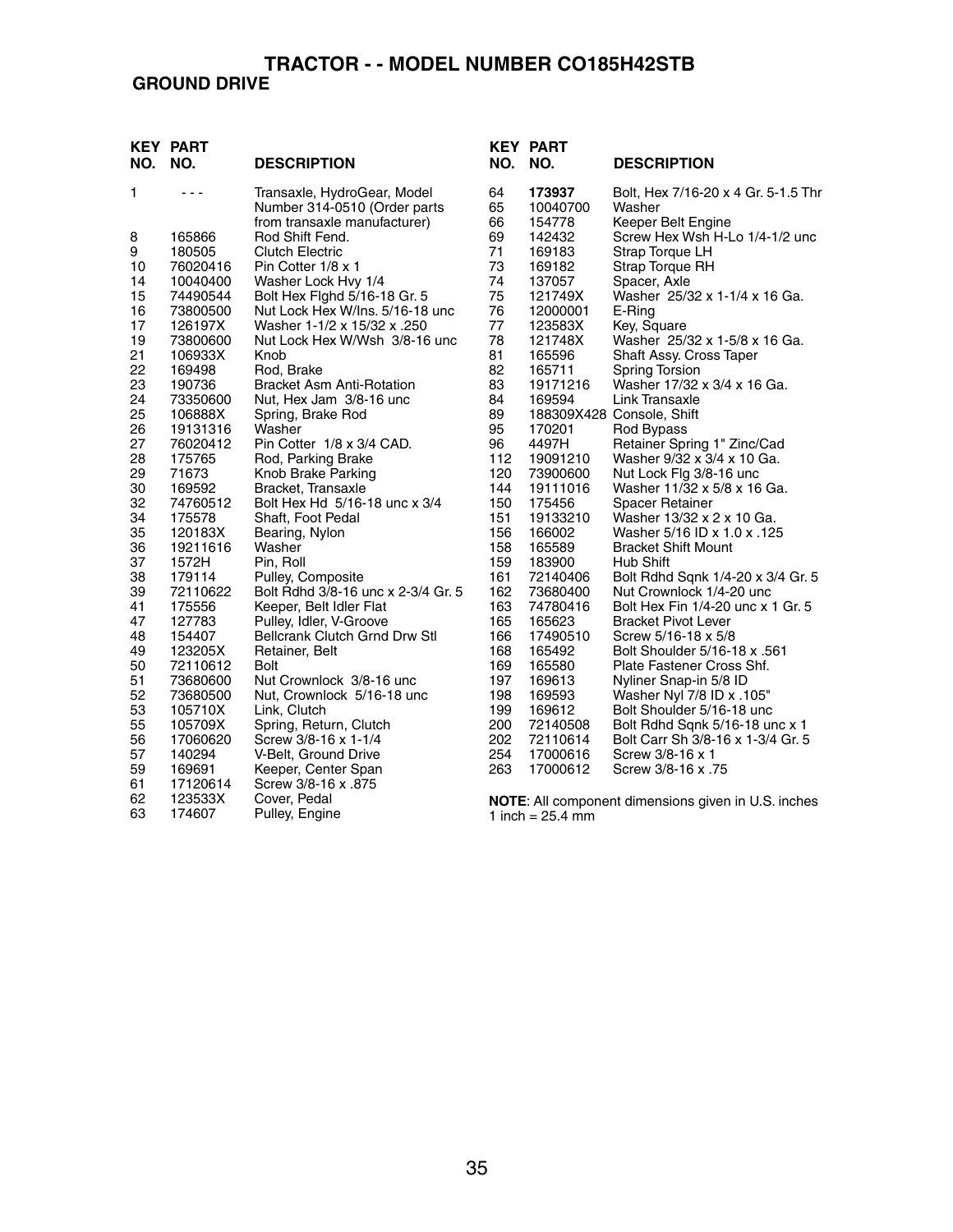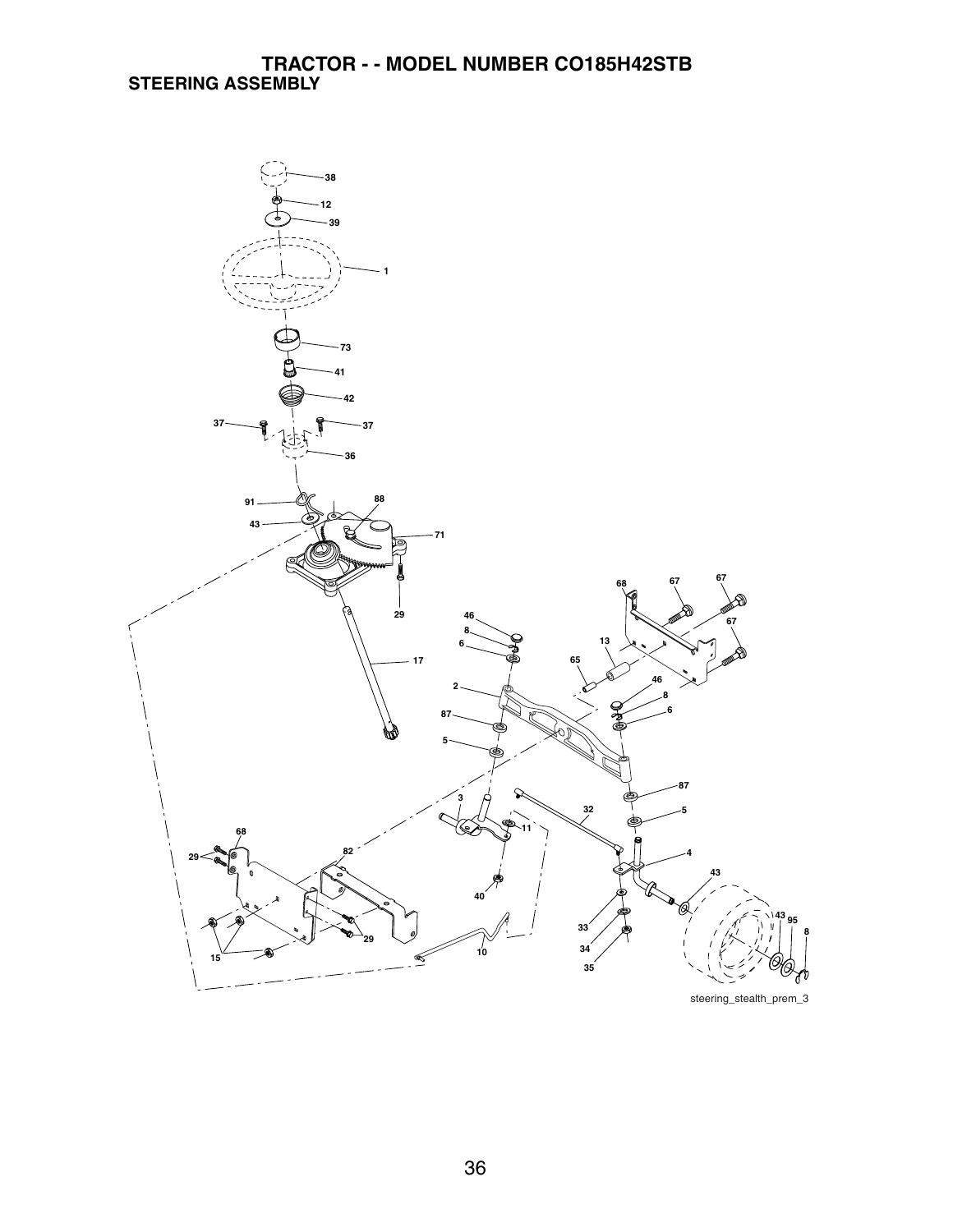**TRACTOR - - MODEL NUMBER CO185H42STB STEERING ASSEMBLY**

| NO.            | <b>KEY PART</b><br>NO.           | <b>DESCRIPTION</b>                                    |
|----------------|----------------------------------|-------------------------------------------------------|
| 1              |                                  | 159944X428 Wheel Steering                             |
| $\overline{c}$ | 184706                           | Axle Asm                                              |
| 3              | 169840                           | Spindle Asm LH                                        |
| 4              | 169839                           | Spindle Asm RH                                        |
| 5              | 6266H                            | Bearing Race Thrust Harden                            |
| 6              | 121748X                          | Washer 25/32 x 1-5/8 x 16 Ga.                         |
| 8              | 12000029                         | Ring Klip #t5304-75                                   |
| 10             | 175121                           | Link Drag                                             |
| 11             | 10040600                         | Washer Lock Hvy Hicl Spr 3/8                          |
| 12             | 73940800                         | Nut Hex Jam Toplock 1/2-20 unf                        |
| 13             | 136518                           | Spacer Bearing Axle Front                             |
| 15             | 145212                           | Nut Hex Flange Lock                                   |
| 17             | 177883                           | Shaft Asm. Steering                                   |
| 29             | 17000612                         | Screw 3/8-16 x 3/4                                    |
| 32             | 171888                           | Rod Tie                                               |
| 33             | 19111216                         | Washer 11/32 x 3/4 x 16 Ga.                           |
| 34             | 10040500                         | Washer Lock Hicl Spr 5/16                             |
| 35             | 73540500                         | Crownlock Nut 5/16-24 unf                             |
| 36             | 155105                           | <b>Bushing Strg</b>                                   |
| 37             | 152927                           | Screw                                                 |
| 38             |                                  | 159946X428 Insert Cap Strg Wh                         |
| 39             | 19182411                         | Washer 9/16 ID x 1-1/2 OD 11Ga.                       |
| 40             | 73540600                         | Nut Crownlock 3/8-24                                  |
| 41             | 159945                           | <b>Adaptor Wheel Strg</b>                             |
| 42             |                                  | 163888X428 Boot Steering                              |
| 43<br>46       | 121749X                          | Washer 25/32 1 1/4 x 16 Ga.                           |
| 65             | 184946X505 Cap Spindle<br>160367 |                                                       |
| 67             | 72110618                         | Spacer Brace Axle<br>Bolt, Rdhd Sq 3/8-16 unc x 2-1/4 |
| 68             | 169827                           | Axle, Brace                                           |
| 71             | 175146                           | Steering Asm.                                         |
| 73             |                                  | 160135X428 Extension Steering Stealth                 |
| 82             | 169835                           | Bracket Susp. Chassis Front                           |
| 87             | 173966                           | 15. Washer Flat .781 x 1-1/2 x                        |
| 88             | 175118                           | Bolt Shoulder 7/16-20 unc                             |
| 91             | 175553                           | <b>Clip Steering</b>                                  |
| 95             | 188967                           | Washer Harden .793 x 1.637 x .060                     |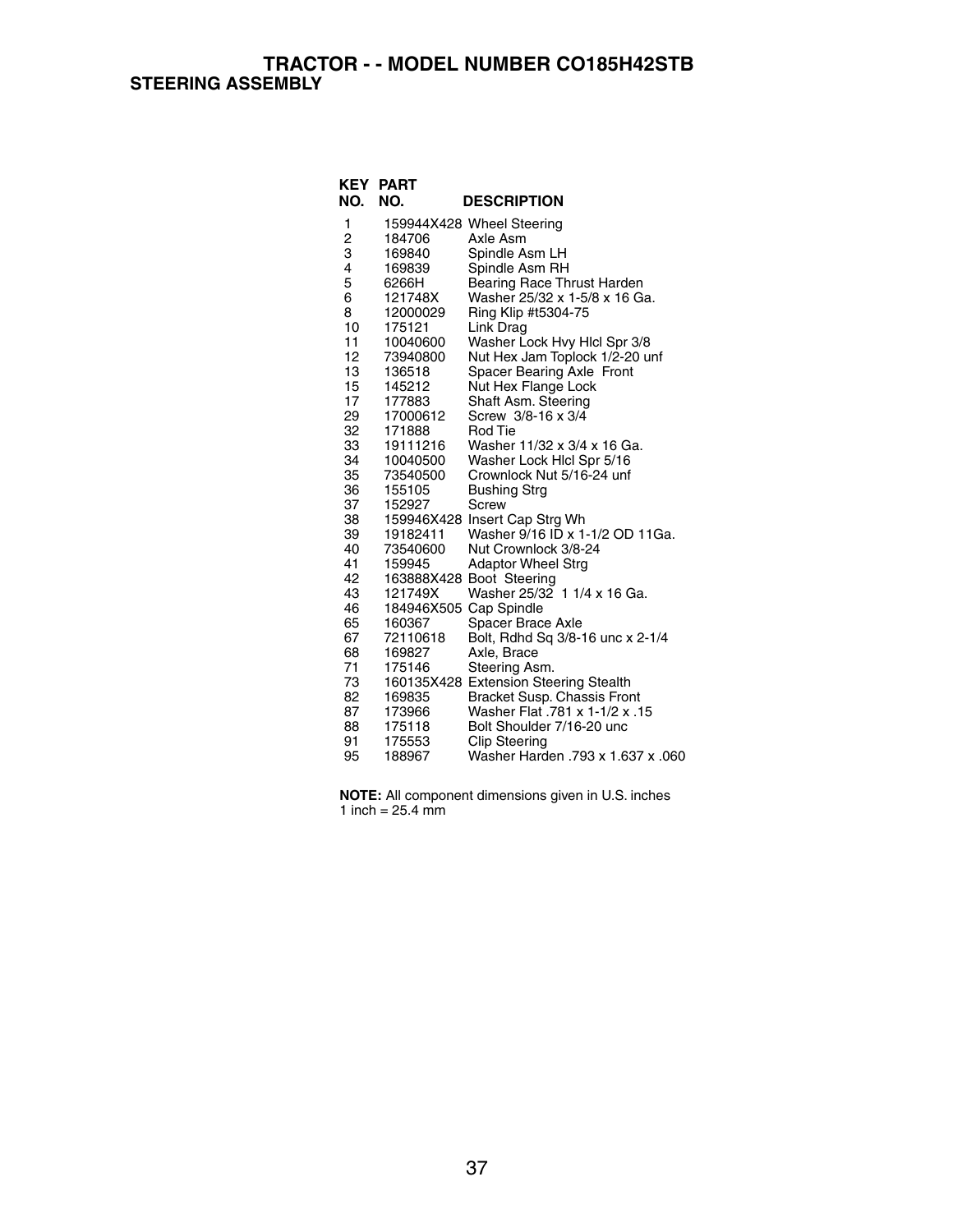#### **ENGINE**



- turer)<br>4 137352 Muffle 4 137352 Muffler Asm Twin Lo-Tone<br>13 165291 Muffler Gasket
- 165291 Muffler Gasket<br>148456 Tube Drain oil
- 14 148456 Tube Drain oil<br>23 169837 Shield Heat
- 23 169837 Shield Heat
- 29 137180 Kit Spark Arrestor (Flat Scrn)<br>31 179022 Tank Fuel
- 31 179022 Tank Fuel<br>32 179124X428 Cap Asm
- 32 179124X428 Cap Asm Fuel<br>33 123487X Clamp Hose B
- 33 123487X Clamp Hose Black<br>37 8543R Line Fuel
- 37 8543R Line Fuel Plug Drain Oil Easy

| NO.                   | NO.                                     | <b>DESCRIPTION</b>                                                                     |
|-----------------------|-----------------------------------------|----------------------------------------------------------------------------------------|
| 41<br>45              | 139277<br>17000612                      | <b>Stem Tank Fuel</b><br>Screw Hexwsh Thdr<br>$3/8 - 16 \times 3/4$                    |
| 72<br>78<br>81<br>112 | 183906<br>17060620<br>73510400<br>3645J | Screw 5/16-18 x 1<br>Screw 3/8-16 x 1-1/4<br>Nut Keps Hex 1/4-20 unc<br><b>Bushing</b> |

NOTE: All component dimensions given in U.S. inches 1 inch =  $25.4 \, \text{mm}$ 

For engine service and replacement parts, call the toll free number for your engine manufacturer listed below: Briggs & Stratton<br>Kohler Co. 1-800-544-2444<br>1-800-558-5402 Tecumseh Products<br>Honda Engines Honda Engines 1-800-426-7701 1-800-460-5688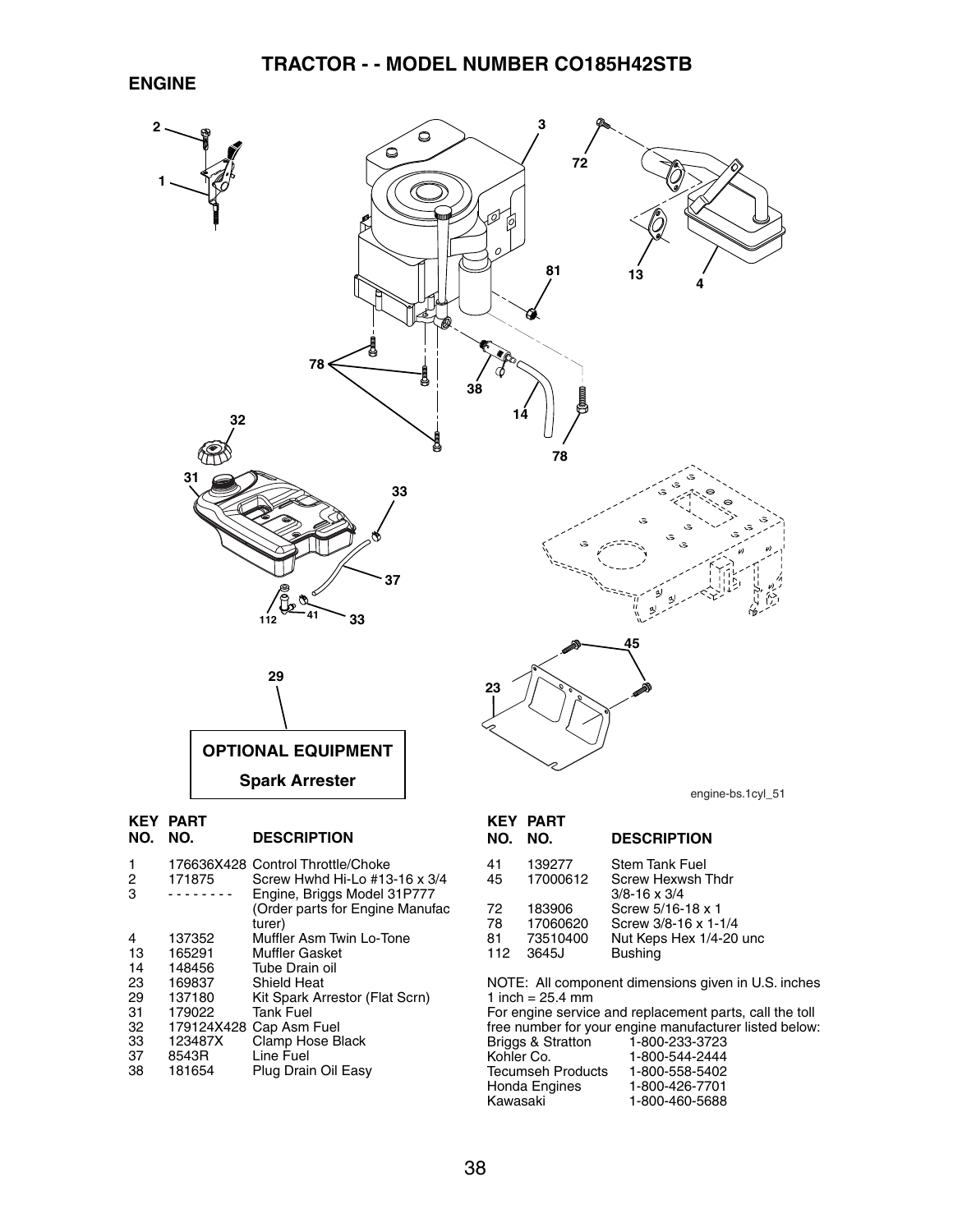#### **TRACTOR - - MODEL NUMBER CO185H42STB SEAT ASSEMBLY**



seat\_lt.knob\_2

| KEY            | <b>PART</b> |                                |
|----------------|-------------|--------------------------------|
| NO.            | NO.         | <b>DESCRIPTION</b>             |
|                | 189022      | Seat                           |
| 2              | 140551      | <b>Bracket Pivot Seat</b>      |
| 3              | 71110616    | Bolt Fin Hex 3/8-16 unc x 1    |
| 4              | 19131610    | Washer 13/32 x 1 x 10 Ga       |
| 5              | 145006      | Clip Push-In                   |
| 6              | 73800600    | Nut Hex w/Ins. 3/8-16 unc      |
| $\overline{7}$ | 124181X     | Spring Seat Cprsn              |
| 8              | 17000616    | Screw 3/8-16 x 1-1/2           |
| 9              | 19131614    | Washer 13/32 x 1 x 14 Ga.      |
| 10             | 182493      | Pan Seat                       |
| 11             | 166369      | Knob Seat Adj. Wingnut         |
| 12             | 121246X     | <b>Bracket Mounting Switch</b> |

### **KEY PART**

| NO. | NO.      | <b>DESCRIPTION</b>              |
|-----|----------|---------------------------------|
| 13  | 121248X  | Bushing Snap Blk Nyl 50 ld      |
| 14  | 72050412 | Bolt Rdhd Sqnk 1/4-20 x 1-1/2   |
| 15  | 121249X  | Spacer Split 28x .88 Zinc       |
| 16  | 123740X  | Spring Cprsn Plate 1.310 Ga     |
| 17  | 123976X  | Nut Lock 1/4 Lge Flg Gr. 5 Zinc |
| 18  | 124238X  | Cap Spring Seat                 |
| 21  | 171852   | Bolt Shoulder 5/16-18 unc       |
| 22  | 73800500 | Nut Hex Lock W/Ins 5/16-18      |
| 24  | 19171912 | Washer 17/32 x 1-3/16 x 12 Ga.  |
| 25  | 127018X  | Bolt Shoulder 5/16-18 x 62      |
|     |          |                                 |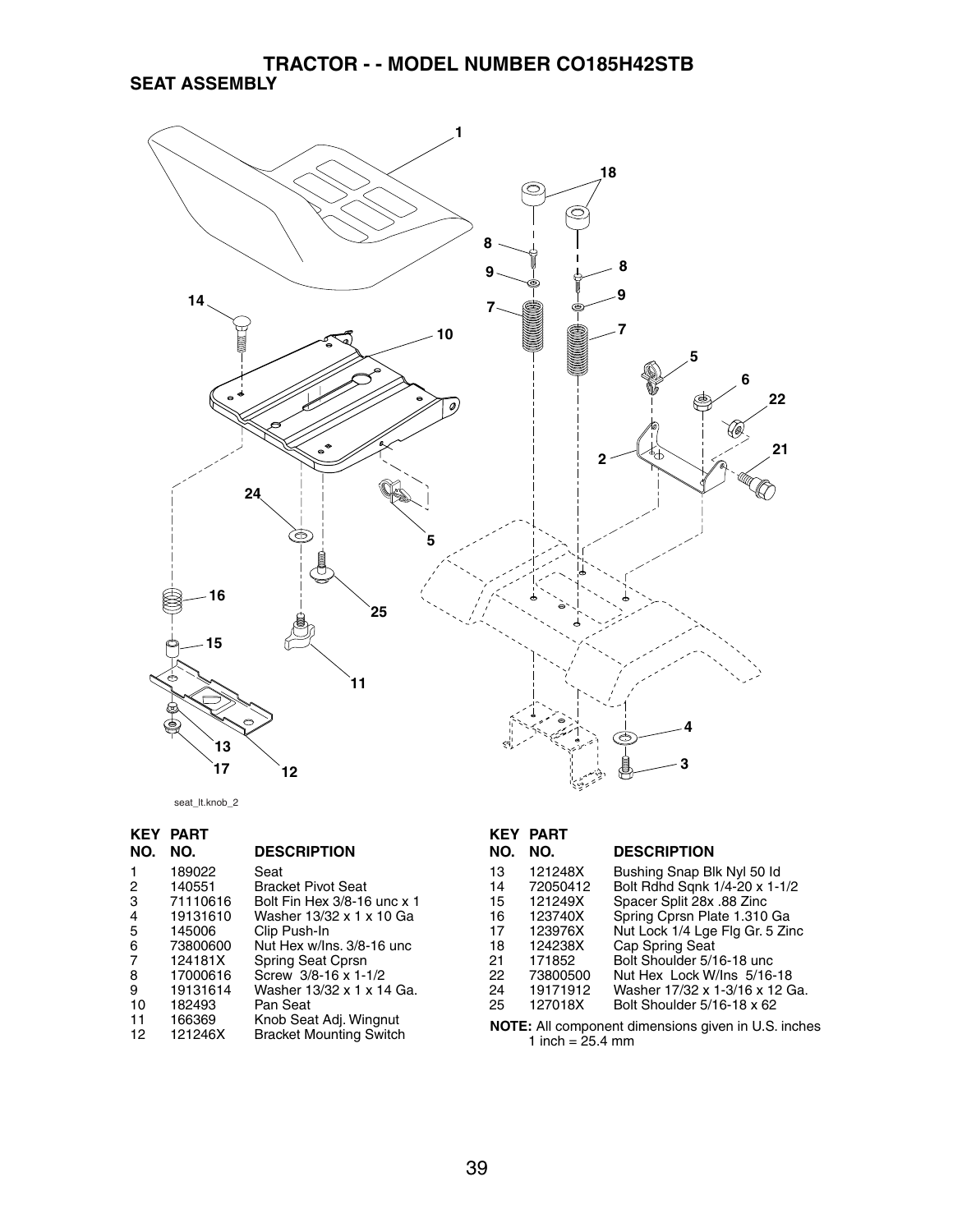

| <b>KEY</b> | <b>PART</b> |                          | KEY  | <b>PART</b> |                                     |
|------------|-------------|--------------------------|------|-------------|-------------------------------------|
| NO.        | NO.         | <b>DESCRIPTION</b>       | NO.  | NO.         | <b>DESCRIPTION</b>                  |
|            | 187407      | Reflector, LH            | 16   | 172743      | Decal, Steering Wheel               |
| 3          | 176272      | Decal, Hood RH           | 18   | 156811      | Decal, Fender Opr.                  |
| 4          | 176273      | Decal, Hood LH           | 20   | 145004      | Decal, Battery                      |
| 5          | 172740      | Decal, Fender            | 21   | 189289      | Decal, Hood, Side Panel             |
| 8          | 179128      | Decal, Deck, Caution     | 23   | 189288      | Decal, Engine                       |
| 9          | 189342      | Decal, Replacement Hood  | $ -$ |             | 184310X428 Pad. Footrest. ST/LT. LH |
| 10         | 157141      | Decal, Fender, Danger    | $ -$ |             | 184311X428 Pad, Footrest, ST/LT, RH |
| 11         | 191648      | Decal, Panel, Dash       | $ -$ | 166960      | Decal By-Pass                       |
| 14         | 160396      | Decal, V-Belt, Schematic | $ -$ | 192337      | Manual, Owner's, English            |
| 15         | 187408      | Decal, Reflector, RH     | - -  | 192338      | Manual, Owner's, Spanish            |
|            |             |                          |      |             |                                     |

**WHEELS & TIRES**



| KEY<br>NO.                 | <b>PART</b><br>NO.                                  | <b>DESCRIPTION</b>                                                                                                                                                                                               |
|----------------------------|-----------------------------------------------------|------------------------------------------------------------------------------------------------------------------------------------------------------------------------------------------------------------------|
| 2<br>3<br>4<br>5<br>6<br>7 | 59192<br>65139<br>106222X<br>59904<br>278H<br>9040H | Cap Valve Tire<br>Stem Valve<br>Tire F Ts $15 \times 60 - 6$ Service<br>Tube Front (Service Item Only)<br>106732X421 Rim Asm 6"front Service<br>Fitting Grease (Front Wheel Only)<br>Bearing Flange (Front Wheel |
| 8<br>9<br>10<br>11         | 122082X<br>7152J<br>144334                          | Only)<br>106108X421 Rim Asm 8"rear Service<br>Tire R Ts 20 x 10-8 C Service<br>Tube Rear (Service Item Only)<br>104757X421 Cap Axle 1 50 x 1 00<br>Sealant, Tire (10 oz. Tube)                                   |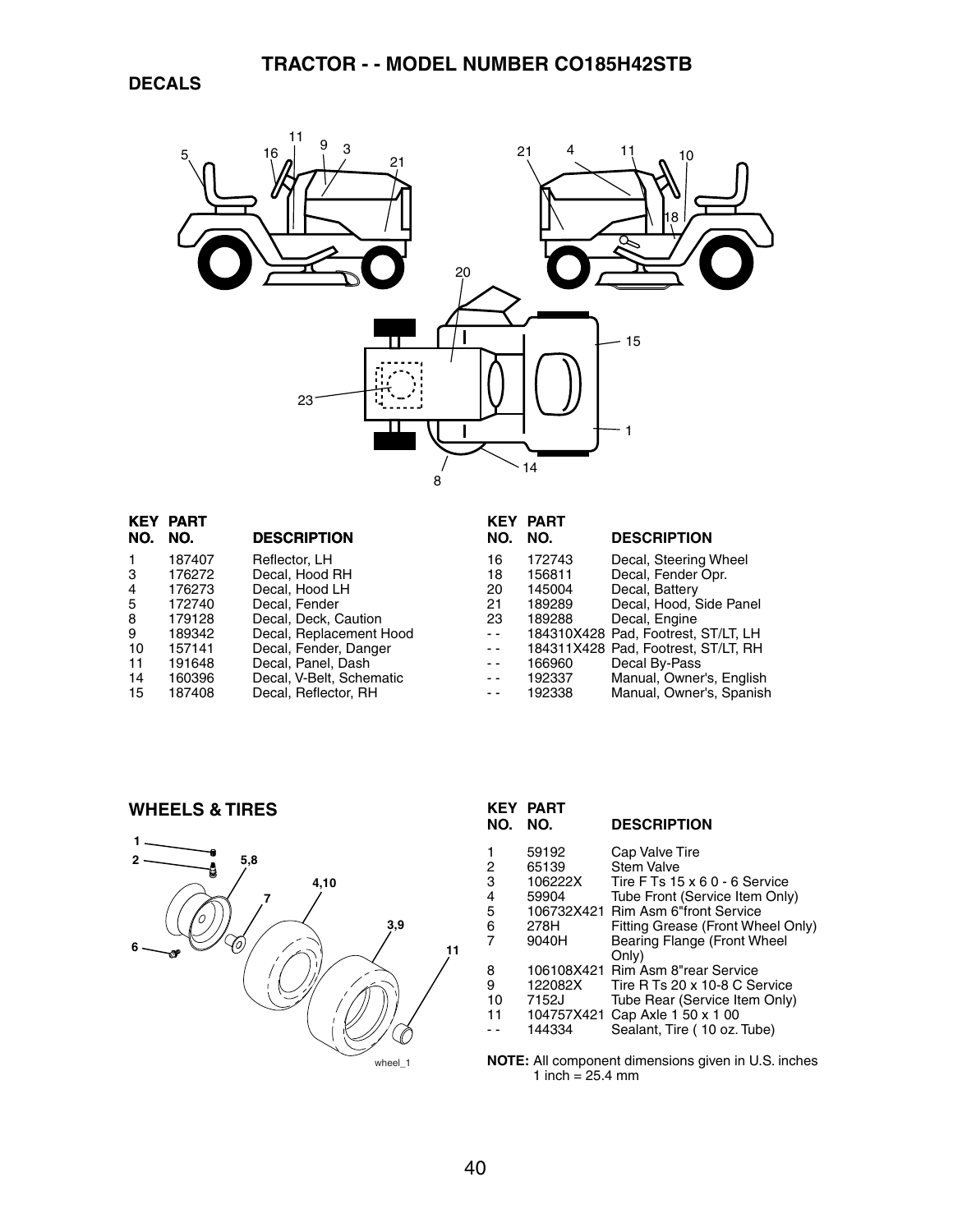#### **TRACTOR - - MODEL NUMBER CO185H42STB LIFT ASSEMBLY**



|                | <b>KEY PART</b> |                           |
|----------------|-----------------|---------------------------|
| NO.            | NO.             | <b>DESCRIPTION</b>        |
| 1              | 179504          | <b>Plunger Assembly</b>   |
| 2              | 159476          | Shaft Assembly, Lift      |
| 3              | 188822          | Pin, Groove               |
| 4              | 12000002        | E-Ring                    |
| 5              | 19211621        | Washer 21/32 x 1 x 21 Ga. |
| 6              | 120183X         | Bearing, Nylon            |
| $\overline{7}$ | 175830          | Grip, Handle, Fluted      |
| 11             | 139865          | Link, Lift, L.H.          |
| 12             | 139866          | Link, Lift, R.H.          |
| 13             | 4939M           | <b>Retainer Spring</b>    |
| 15             | 173288          | Link Front Sus.           |
| 16             | 73350800        | Nut Hex Jam 1/2-13 unc    |
| 17             | 175689          | Trunnion Front Susp.      |

# **KEY PART**

#### **NO. NO. DESCRIPTION**

| 18 | 73800800 | Nut Lock w/Wsh 1/2-13 unc     |
|----|----------|-------------------------------|
| 19 | 139868   | Arm Asm. Suspension Mower     |
| 20 | 163552   | <b>Retainer Spring</b>        |
| 31 | 169865   | <b>Bearing Pivot Lift</b>     |
| 32 | 73540600 | Nut Crownlock 3/8-24          |
| 36 | 155097   | Pointer Height Indicator      |
| 37 | 123935X  | Plug Hole                     |
| 38 | 17060516 | Screw 5/16-18 x 1             |
| 40 | 19112410 | Washer 11/32 x 1-1/2 x 10 Ga. |
| 41 | 155098   | <b>Indicator Height Stlt</b>  |
|    |          |                               |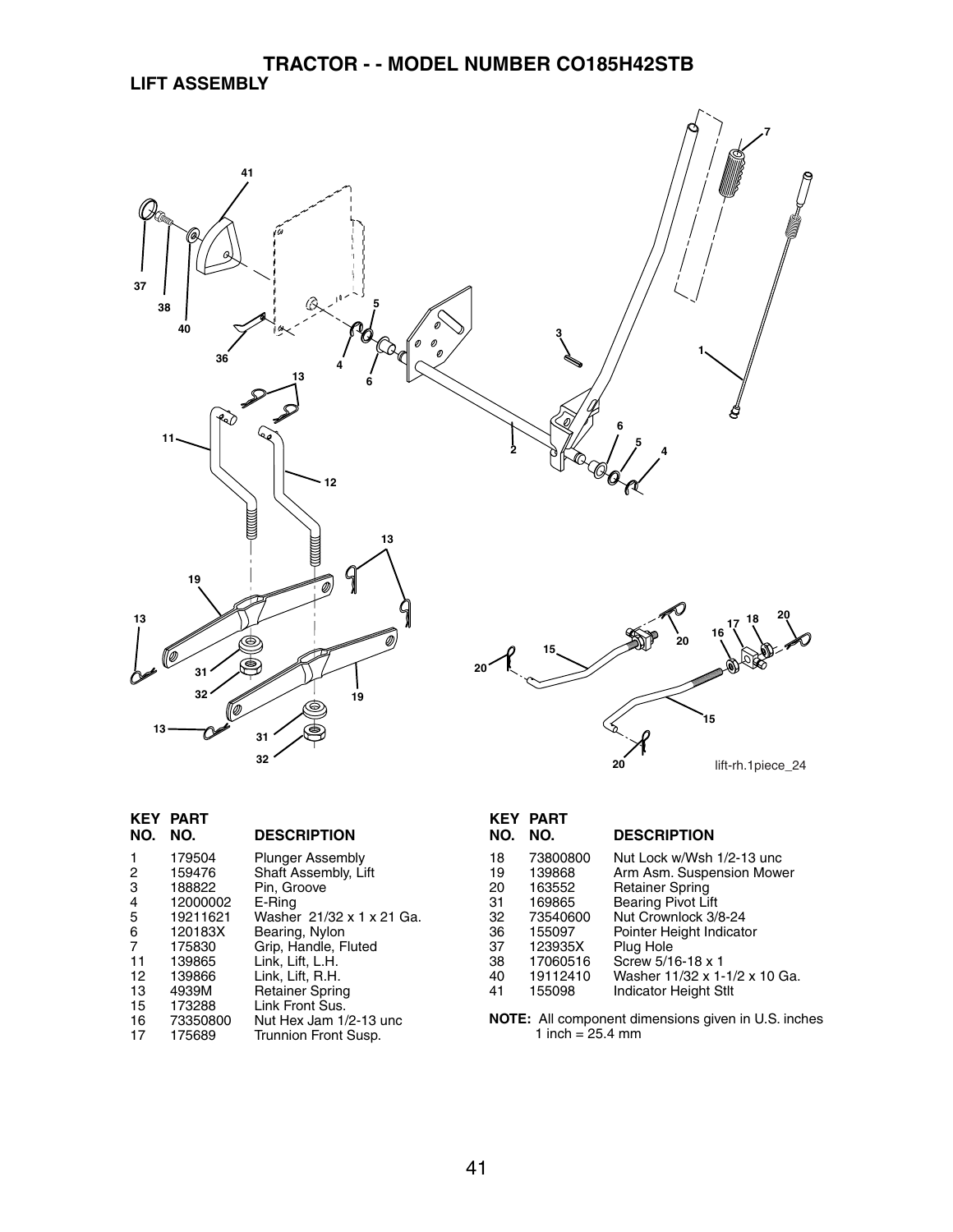**TRACTOR - - MODEL NUMBER CO185H42STB**

**MOWER DECK**